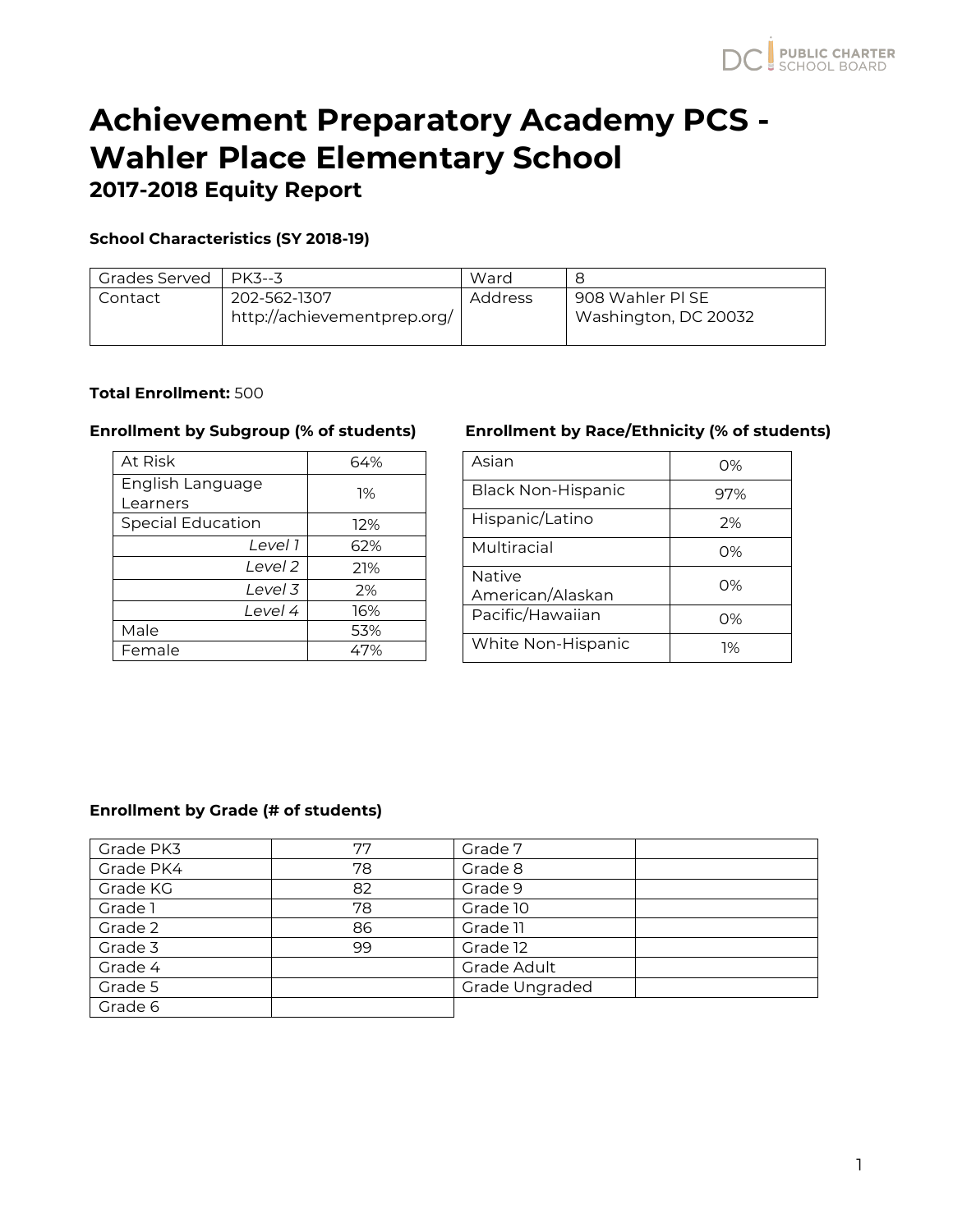### **In-Seat Attendance**

| <b>School</b> | <b>PK/ES Avg</b> |  |
|---------------|------------------|--|
| 89.3%         | 93.0%            |  |
| 88.2%         | 90.8%            |  |
|               |                  |  |
| n<10          | 95.0%            |  |
|               |                  |  |
|               | 92.0%            |  |
|               |                  |  |
| Not           | Not              |  |
| Available     | Available        |  |
| <b>Not</b>    | Not              |  |
| Available     | Available        |  |
|               | 89.1%            |  |

|                                | <b>School</b> | <b>PK/ES Avg</b> |
|--------------------------------|---------------|------------------|
| Asian                          | n<10          | 96.2%            |
| Black Non-<br>Hispanic         | 89.4%         | 91.9%            |
| Hispanic/<br>l atino           | n<10          | 94.7%            |
| Multiracial                    | n<10          | 95.3%            |
| Native<br>American/<br>Alaskan | n<10          | n<10             |
| Pacific/<br>Hawaiian           | n<10          | n<10             |
| White Non-<br>Hispanic         | n<10          | 95.9%            |

**Note:** School is compared to all DC students who were included in the Elementary School (with Pre-Kindergarten) STAR Framework In-Seat Attendance Rate, abbreviated to "PK/ES Avg" in the table above. For schools serving PK, all students including PK students are included in the ISA rates reported above. See Appendix for more details.

## **Exclusionary Discipline**

Expulsion Rate (%): 0% ES Avg Expulsion Rate (%): 0%

## **Out-of-School Suspension Rate (%):**

|                      | <b>School</b> | <b>ES Avg</b> |
|----------------------|---------------|---------------|
| All                  | 5%            | 3%            |
| Students             |               |               |
| At Risk              | 5%            | 5%            |
| English<br>Language  | n<10          | 1%            |
| Learners             |               |               |
| Special<br>Education | 17%           | 8%            |
| Male                 | 10%           | 5%            |
| Female               | 1%            | 2%            |

|                                       | <b>School</b> | <b>ES Avg</b> |
|---------------------------------------|---------------|---------------|
| Asian                                 | n<10          | 0%            |
| <b>Black Non-</b><br>Hispanic         | 5%            | 5%            |
| Hispanic/<br>Latino                   | n<10          | 1%            |
| Multiracial                           | n<10          | 1%            |
| <b>Native</b><br>American/<br>Alaskan | n<10          | 1%            |
| Pacific/<br>Hawaiian                  | n<10          | $O\%$         |
| White Non-<br>Hispanic                | n<10          | $O\%$         |

**Note:** School is compared to all DC students who were included the Elementary School STAR Framework, abbreviated to "ES Avg" in the table above.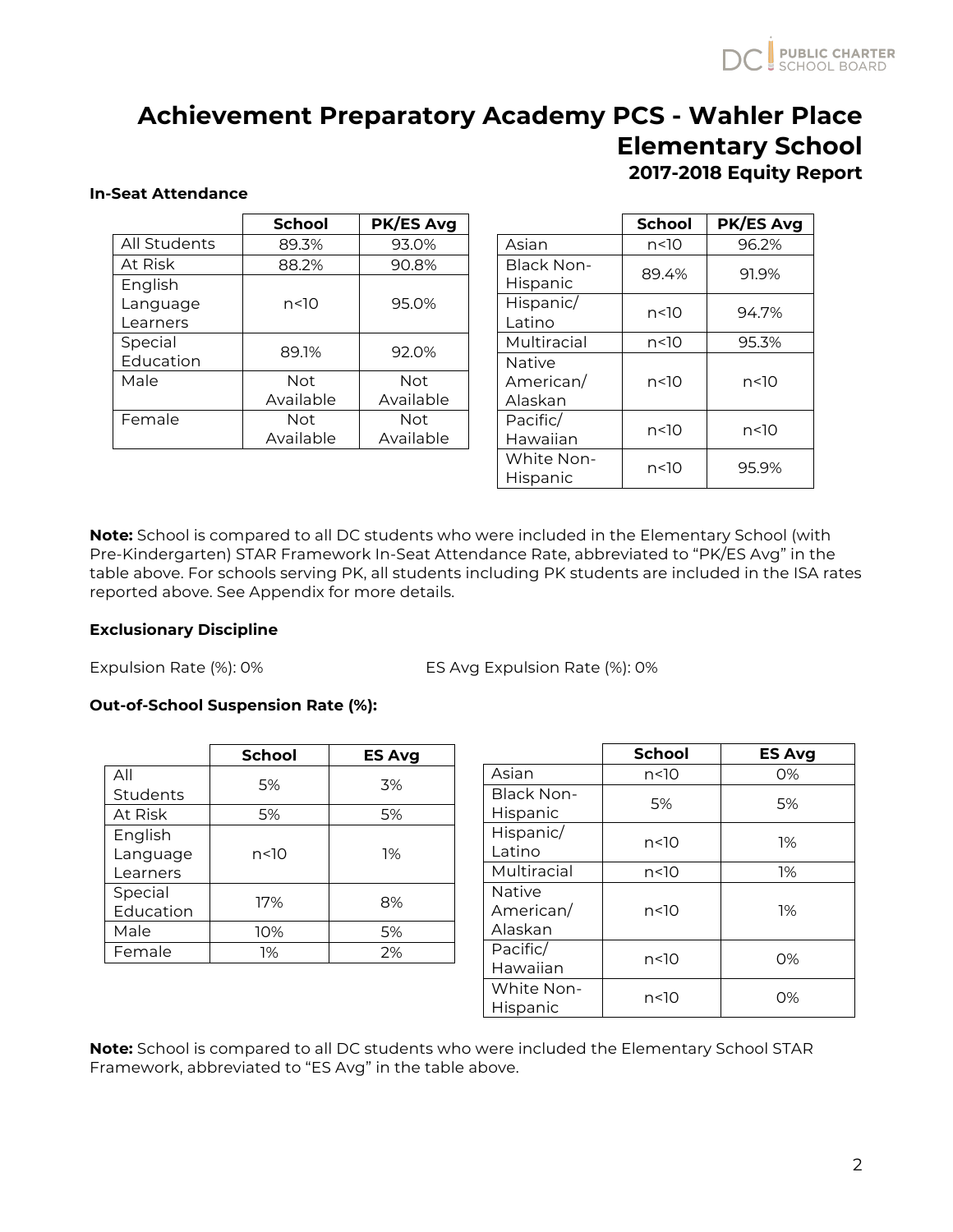## **Student Achievement**

PARCC Math Results (%)

|                           |               | $3 +$           | $4 +$           |
|---------------------------|---------------|-----------------|-----------------|
| All Students              | <b>School</b> | 40.2%           | 14.1%           |
|                           | ES Avg        | 61.4%           | 36.4%           |
| At Risk                   | <b>School</b> | 36.8%           | 10.5%           |
|                           | ES Avg        | 47.5%           | 21.6%           |
| English Language          | <b>School</b> | n<10            | $n<$ 10         |
| Learners                  | ES Avg        | 58.0%           | 28.9%           |
| <b>Special Education</b>  | <b>School</b> | 15.4%           | 0.0%            |
|                           | ES Avg        | 27.1%           | 12.2%           |
| Male                      | <b>School</b> | 32.7%           | 10.2%           |
|                           | ES Avg        | 59.1%           | 35.2%           |
| Female                    | <b>School</b> | 48.8%           | 18.6%           |
|                           | ES Avg        | 63.8%           | 37.6%           |
| Asian                     | <b>School</b> | n<10            | $n<$ 10         |
|                           | ES Avg        | 95.8%           | 71.2%           |
| <b>Black Non-Hispanic</b> | <b>School</b> | 40.0%           | 14.4%           |
|                           | ES Avg        | 53.7%           | 27.0%           |
| Hispanic / Latino         | <b>School</b> | n<10            | n <sub>10</sub> |
|                           | ES Avg        | 64.1%           | 35.4%           |
| Multiracial               | <b>School</b> | n<10            | n<10            |
|                           | ES Avg        | 85.5%           | 69.2%           |
| Native American /         | <b>School</b> | $n<$ 10         | n <sub>10</sub> |
| Alaskan                   | ES Avg        | n<10            | n<10            |
| Pacific / Hawaiian        | <b>School</b> | n <sub>10</sub> | n <sub>10</sub> |
|                           | ES Avg        | n<10            | n<10            |
| White non-Hispanic        | <b>School</b> | n <sub>10</sub> | n <sub>10</sub> |
|                           | ES Avg        | 94.3%           | 82.7%           |

**Note:** School is compared to all DC students who were included in the Elementary School STAR Framework PARCC Achievement Rate, abbreviated to "ES Avg" in the table above. See Appendix for more details.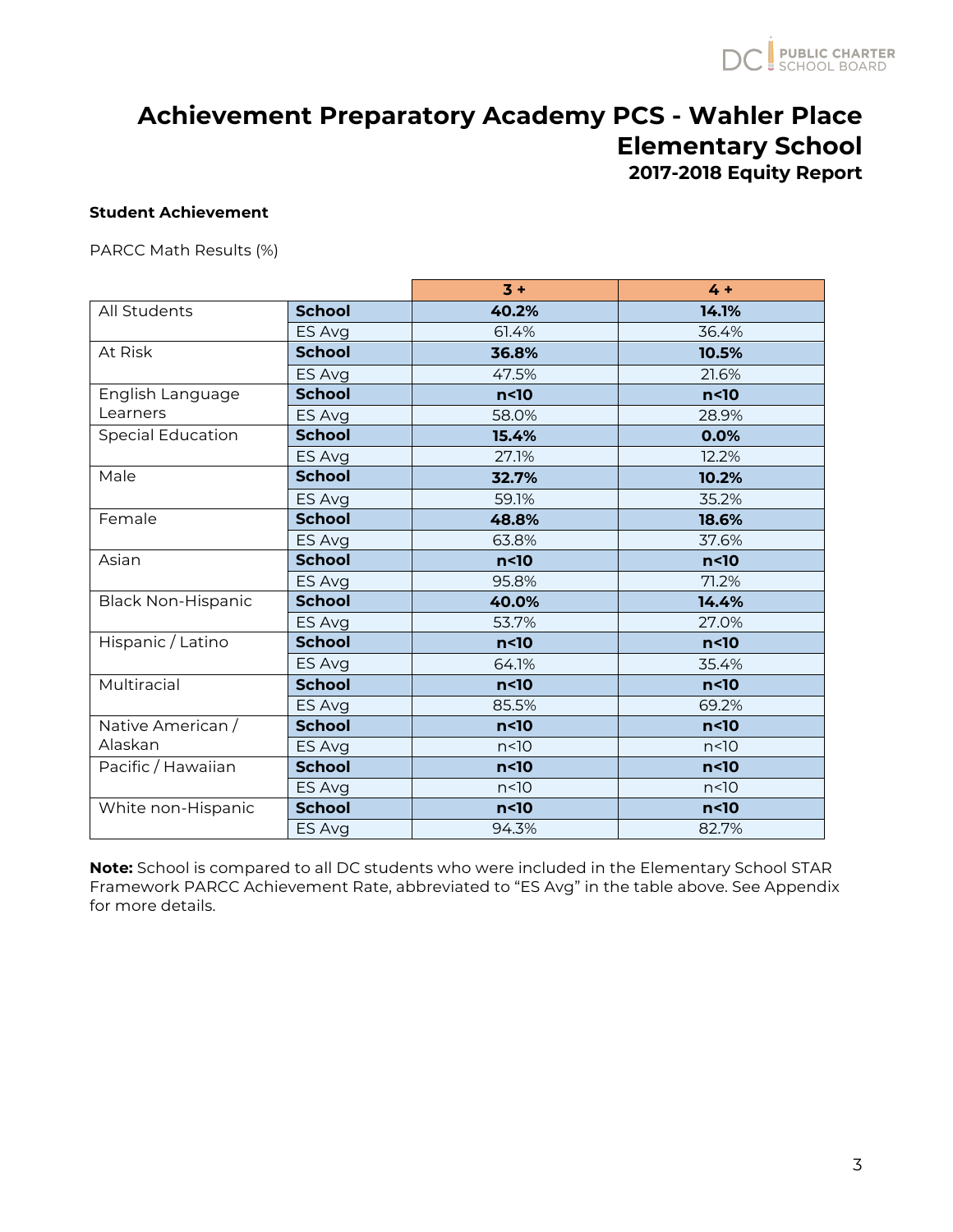### **Student Achievement (Continued)**

PARCC English Language Arts Results (%)

|                           |               | $3 +$           | $4 +$           |
|---------------------------|---------------|-----------------|-----------------|
| All Students              | <b>School</b> | 28.3%           | 6.5%            |
|                           | ES Avg        | 57.3%           | 33.7%           |
| At Risk                   | <b>School</b> | 28.1%           | 7.0%            |
|                           | ES Avg        | 42.9%           | 19.0%           |
| English Language          | <b>School</b> | n <sub>10</sub> | n <sub>10</sub> |
| Learners                  | ES Avg        | 48.9%           | 23.2%           |
| <b>Special Education</b>  | <b>School</b> | 7.7%            | 0.0%            |
|                           | ES Avg        | 20.7%           | 8.7%            |
| Male                      | <b>School</b> | 22.5%           | 4.1%            |
|                           | ES Avg        | 51.2%           | 28.5%           |
| Female                    | <b>School</b> | 34.9%           | 9.3%            |
|                           | ES Avg        | 63.6%           | 39.1%           |
| Asian                     | <b>School</b> | n<10            | n<10            |
|                           | ES Avg        | 87.7%           | 65.7%           |
| <b>Black Non-Hispanic</b> | <b>School</b> | 28.9%           | 6.7%            |
|                           | ES Avg        | 49.4%           | 24.8%           |
| Hispanic / Latino         | <b>School</b> | n<10            | n<10            |
|                           | ES Avg        | 58.4%           | 31.8%           |
| Multiracial               | <b>School</b> | n<10            | n <sub>10</sub> |
|                           | ES Avg        | 84.2%           | 63.2%           |
| Native American /         | <b>School</b> | n<10            | n<10            |
| Alaskan                   | ES Avg        | n<10            | n<10            |
| Pacific / Hawaiian        | <b>School</b> | n<10            | $n<$ 10         |
|                           | ES Avg        | n<10            | n<10            |
| White non-Hispanic        | <b>School</b> | $n<$ 10         | $n<$ 10         |
|                           | ES Avg        | 93.7%           | 79.9%           |

**Note:** School is compared to all DC students who were included in the Elementary School STAR Framework PARCC Achievement Rate, abbreviated to "ES Avg" in the table above. See Appendix for more details.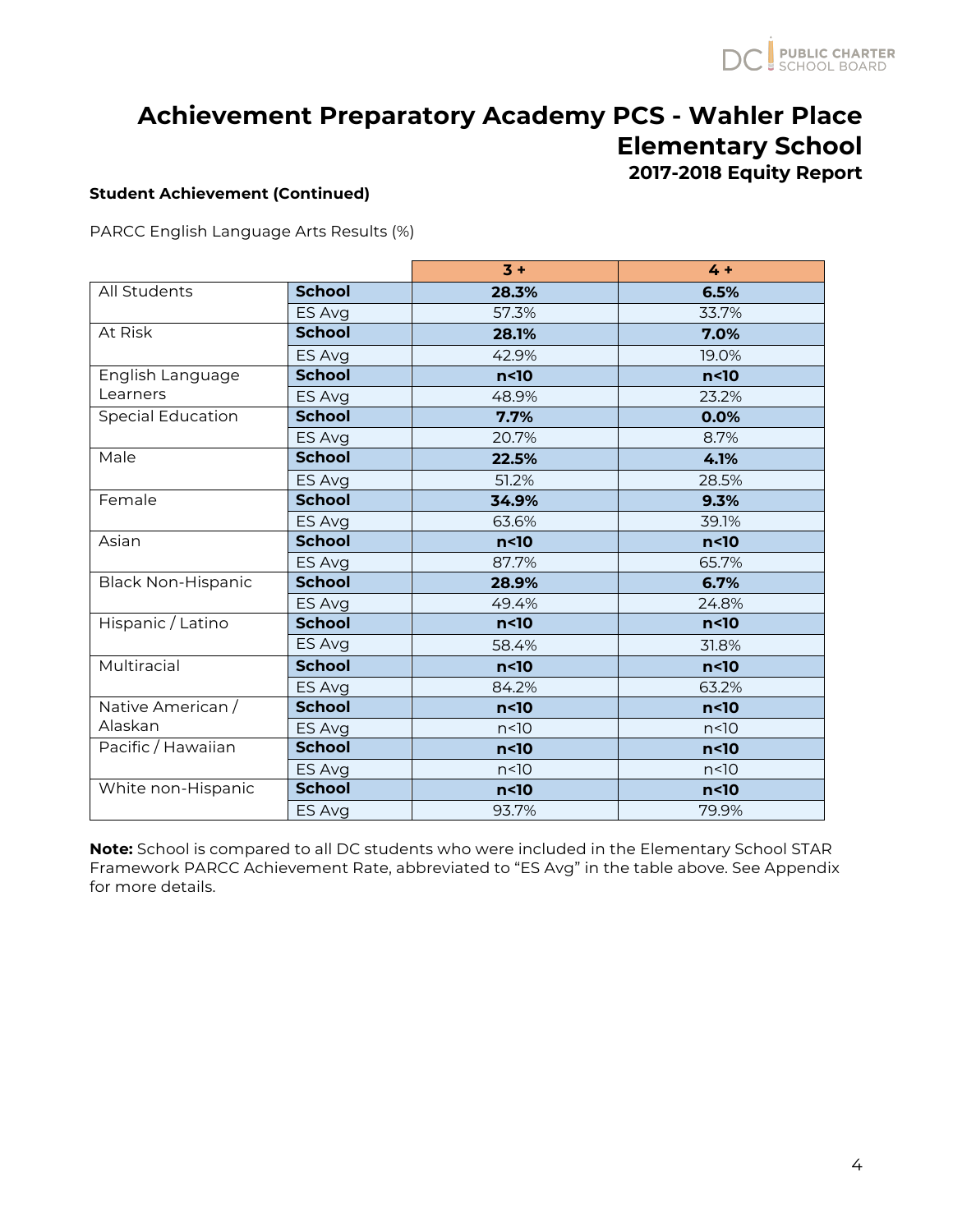## **Mid-Year Entry and Withdrawals (%)** Total Enrollment: 500

School

|                    | Oct     | <b>Nov</b> | <b>Dec</b> | Jan     | Feb     | Mar     | Apr     | May     |
|--------------------|---------|------------|------------|---------|---------|---------|---------|---------|
| $%$ of             |         |            |            |         |         |         |         |         |
| <b>Students</b>    | 0.4%    | 0.4%       | 0.6%       | 0.8%    | 0.8%    | 0.8%    | 0.8%    | 0.8%    |
| <b>Entering</b>    |         |            |            |         |         |         |         |         |
| % of               |         |            |            |         |         |         |         |         |
| <b>Students</b>    | $-1.6%$ | $-2.5%$    | $-4.7%$    | $-5.6%$ | $-6.2%$ | $-6.6%$ | $-7.6%$ | $-8.6%$ |
| <b>Withdrawing</b> |         |            |            |         |         |         |         |         |

Net Cumulative Change (%) This School: -7.8% City Average: -1.2%

## **Mid-Year Entry and Withdrawals (%)**

City Average

|                                               | Oct     | <b>Nov</b> | <b>Dec</b> | Jan     | Feb     | Mar     | Apr     | May     |
|-----------------------------------------------|---------|------------|------------|---------|---------|---------|---------|---------|
| % of<br><b>Students</b><br><b>Entering</b>    | 0.7%    | 1.3%       | 1.8%       | 2.9%    | 3.5%    | 4.2%    | 4.7%    | 5.0%    |
| % of<br><b>Students</b><br><b>Withdrawing</b> | $-0.9%$ | $-1.7%$    | $-2.4%$    | $-3.6%$ | $-4.5%$ | $-5.2%$ | $-5.8%$ | $-6.2%$ |

Note: Mid-Year Entry and Withdrawal rates are not available at STAR Framework levels. Therefore, the City Averages provided above represent all students in DC, excluding those enrolled at Adult Education schools.